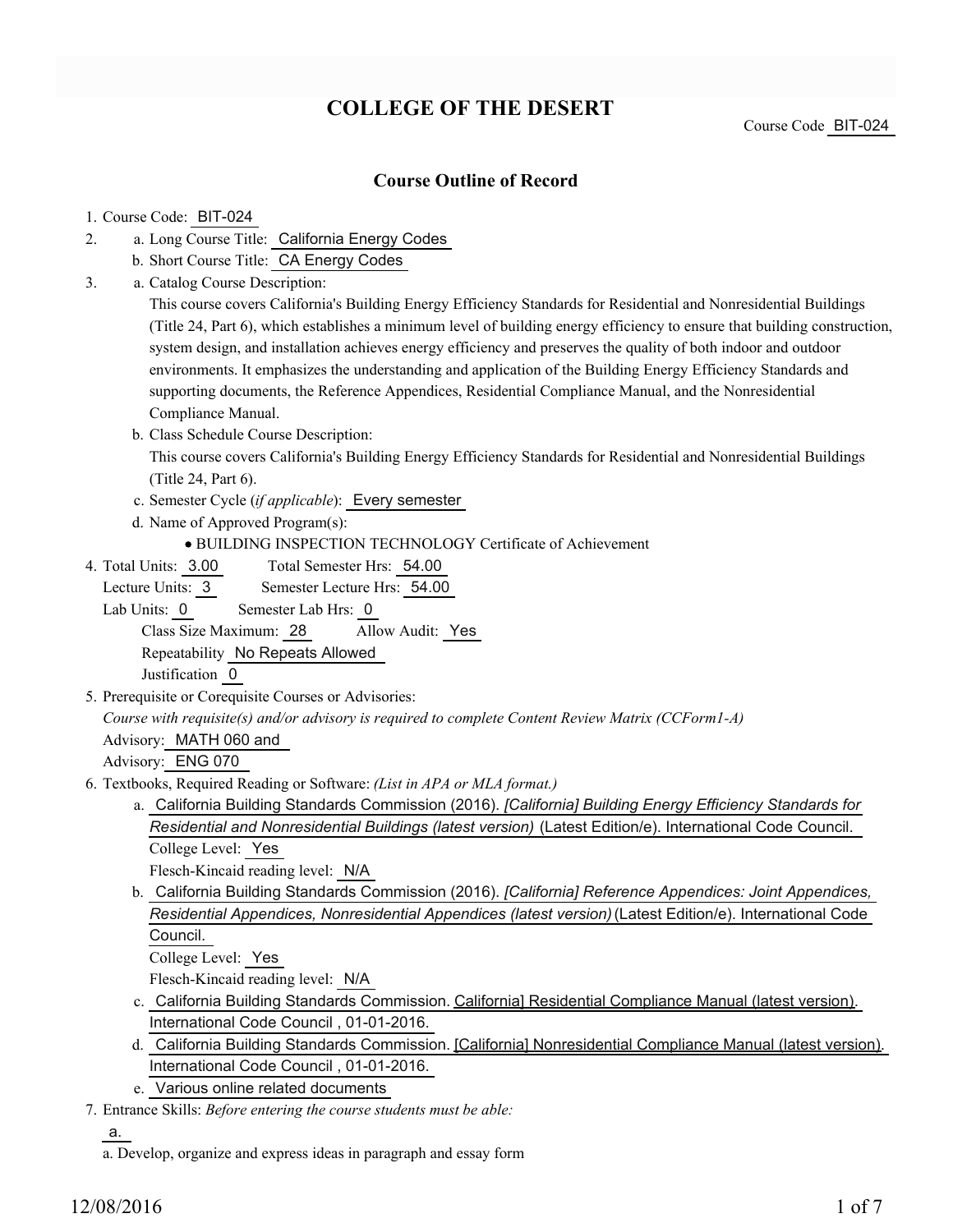- ENG 070 Develop and expand vocabulary.
- ENG 070 Identify and employ prewriting activities.
- ENG 070 Demonstrate the ability to generate, develop and organize ideas into a cohesive essay using multiple paragraphs.
- ENG 070 Demonstrate through the writing process the ability to apply standard rules of grammar, punctuation and spelling in academic writing.
- b. Read texts and respond in writing at the literate level.
	- ENG 070 Comprehend and summarize readings.
	- ENG 070 Read and identify main ideas and supporting details.
	- ENG 070 Recognize and explain patterns of idea development in readings.
- c. Demonstrate the ability to participate in class discussions and assigned projects
	- ENG 070 Improve editing and revision strategies both individually and in peer review.
- d. Apply the basic operations appropriately to solve application problems that involve their use.
	- MATH 060 Compute using the four basic operations of addition, subtraction, multiplication, and division on the rational numbers in both fraction and decimal form.
	- MATH 060 Apply methods of conversion between percents, decimals, and fractions.
	- MATH 060 Recognize and convert between units of measurements in the American and metric systems.
	- MATH 060 Use unit measure appropriately in applications.
- 8. Course Content and Scope:

### Lecture:

- 1. Introduction to the Building Energy Efficiency Standards
	- 1. General history of the California Energy Efficiency Standards
	- 2. Why California Needs Building Energy Efficiency Standards
	- 3. Global Warming and Environmental Impacts AB32, AB758, AB1103
	- 4. Peak Demands and Electricity Reliability
	- 5. California's Long Term Energy Efficiency Strategic Plan
	- 6. All California New Residential Construction Zero Net Energy (ZNE) by 2020
	- 7. All California New Nonresidential Construction ZNE by 2030
	- 8. Energy Efficiency for Existing Buildings
	- 9. Energy Economics
	- 10. Navigational Skills for Study and Research
	- 11. Impacts Of California Energy Code On Construction Projects
	- 12. Career Paths for Energy Administration
- 2. The Role Of Energy Codes
	- 1. Description of Codes In General
	- 2. Code Application to the Trades: Architect, Designer, Contractor, Building Dept. , Plan Check, Energy Consultant, Engineer, HERS Rater, Support Staff, Attorney, Property Mgmt, Building Owner
	- 3. Identifying Compliance Needs for Various Scenarios
	- 4. Meeting Compliance
	- 5. Document Preparation
	- 6. Methods of Compliance Mandatory, Performance vs. Prescriptive
	- 7. Forms Management
	- 8. Project Submittal
	- 9. Project Management to Meet T24 Compliance
	- 10. Closing out a T24 Project
	- 11. Basics of Energy Auditing and the Standards
	- 12. Intro to Renewables and the Standards
- 3. Identifying Energy Code Requirements
	- 1. Residential vs. Non-Residential
	- 2. Building Types Low-Rise Res, High-Rise Res, Non-Res, Hotels/Motels, Live-Work Spaces, Unconditioned & Newly Conditioned Spaces, Refrigerated Warehouses, Process, Historic
	- 3. Types of construction
	- 4. New Construction / Additions, Alterations and Repairs / Existing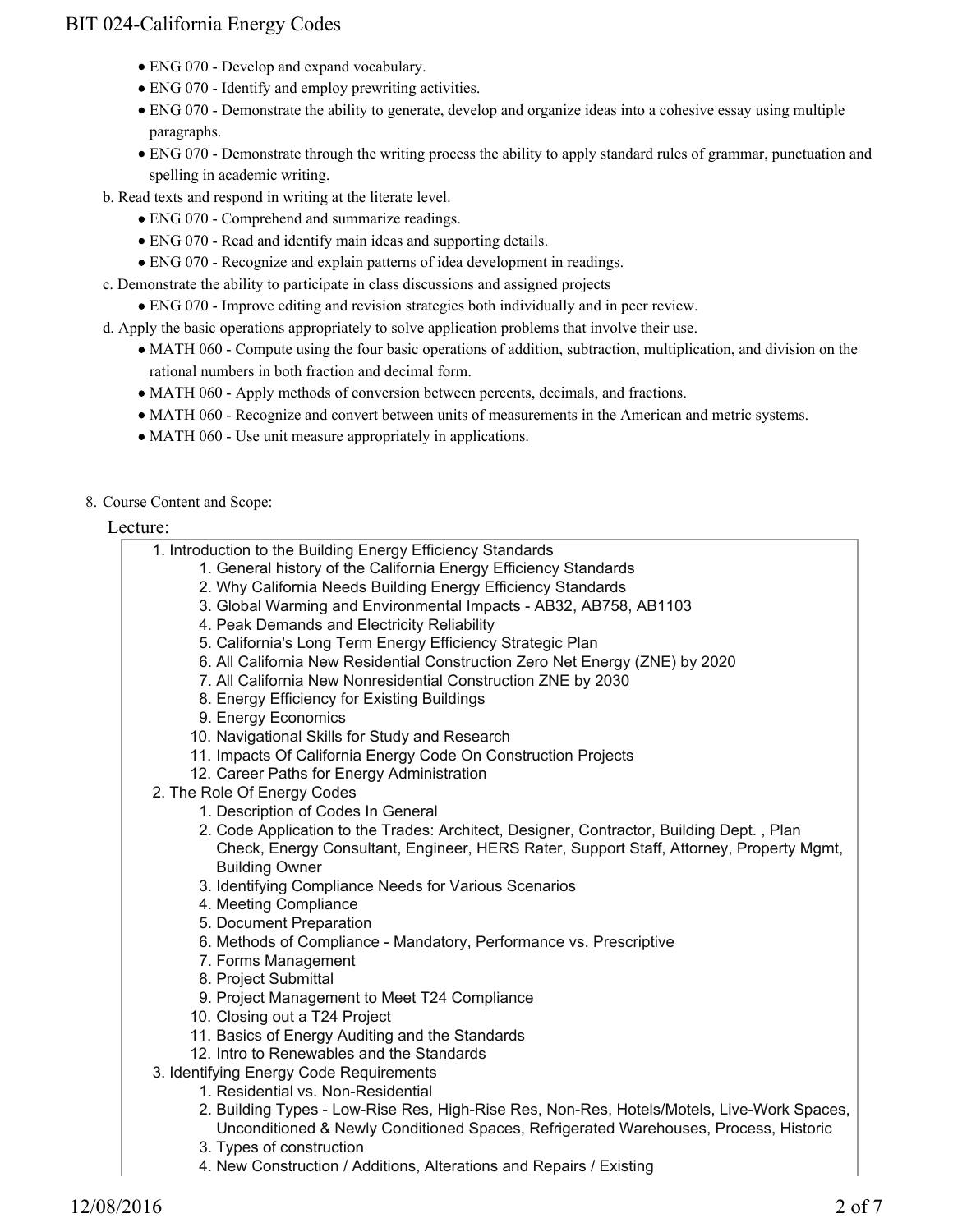- 5. Time Dependent Valuation (TDV)
- 6. Building Orientation
- 7. CA Climate Zones / Reference Weather- Reference Appendices JA-2
- 8. Mandatory Requirements
- 9. Prescriptive Compliance
- 10. Performance Compliance
- 11. Historical Buildings
- 12. Exempt Buildings
- 4. Compliance and Enforcement
	- 1. Phases Design, Permit Application, Plan Check, Bldg Permit, Construction, Enforcement Agency Field Inspection, Field Verification and/or Diagnostic Testing, Approval for Occupancy, Occupancy
	- 2. Compliance Documentation
	- 3. Roles and Responsibilities Designer, Documentation Author, Builder or General Contractor, Specialty Subcontractors, Enforcement Agency, HERS Provider, HERS Rater, Third Party Quality Control, Owner
	- 4. HERS Field Verification and Diagnostic Testing Measures HERS Measures Identified
	- 5. HERS Group Sampling Closed and Open Groups
	- 6. HERS Resampling
	- 7. HERS Installer Requirements
	- 8. Data Registry Requirements Reference Joint Appendices JA-7
	- 9. Building Commissioning OPR, BOD, Design Review, Cx
- 5. Building Envelope Requirements Fenestration (Windows, Skylights, Doors)
	- 1. Compliance Options Mandatory/Prescriptive/Performance
	- 2. Definitions and Terminology
	- 3. Fenestration Windows, Skylights and Doors
	- 4. Orientation
	- 5. NFRC Labeling U-factor / SHGC / VT
	- 6. Window Coatings
	- 7. Dynamic Glazing
	- 8. Daylighting / Sidelit Requirements and Controls
	- 9. Shading Devices Interior/Exterior
	- 10. Sidefins
- 6. Building Envelope Requirements- Opaque Surfaces (Walls, Roofs, Floors)
	- 1. Compliance Options Mandatory/Prescriptive/Performance
	- 2. R-Values and U- Factors
	- 3. Wall Assemblies Wood Framing, Metal Framing, SIPS, ICF, AWS, Double and Staggered Wall Assemblies
	- 4. Field Applied Liquid Coatings
	- 5. Insulation Types and Characteristics
	- 6. Quality Insulation Installation (QII)
	- 7. Attic Ventilation and Radiant Barriers
	- 8. Cool Roof Ratings- CRRC
	- 9. High Performance Attics (HPA)
	- 10. High Performance Walls (AWS)
	- 11. Reduced Building Air Leakage
- 12. Floor Assemblies Slab on Grade, Raised Floor, Crawlspace, Thermal Mass
- 7. Building Mechanical HVAC Residential Requirements
	- 1. Common System Types
	- 2. Title 20 California Appliance Regulations
	- 3. Mandatory Measures
	- 4. Design Conditions
	- 5. Equipment Sizing
	- 6. Heating Equipment
	- 7. Cooling Equipment
	- 8. Installation Requirements Insulation, Clearances
	- 9. System Performance
	- 10. Air Distribution System Ducts, Plenums, and Fans
	- 11. Air Filtration Filter Media
	- 12. Zonally Controlled Systems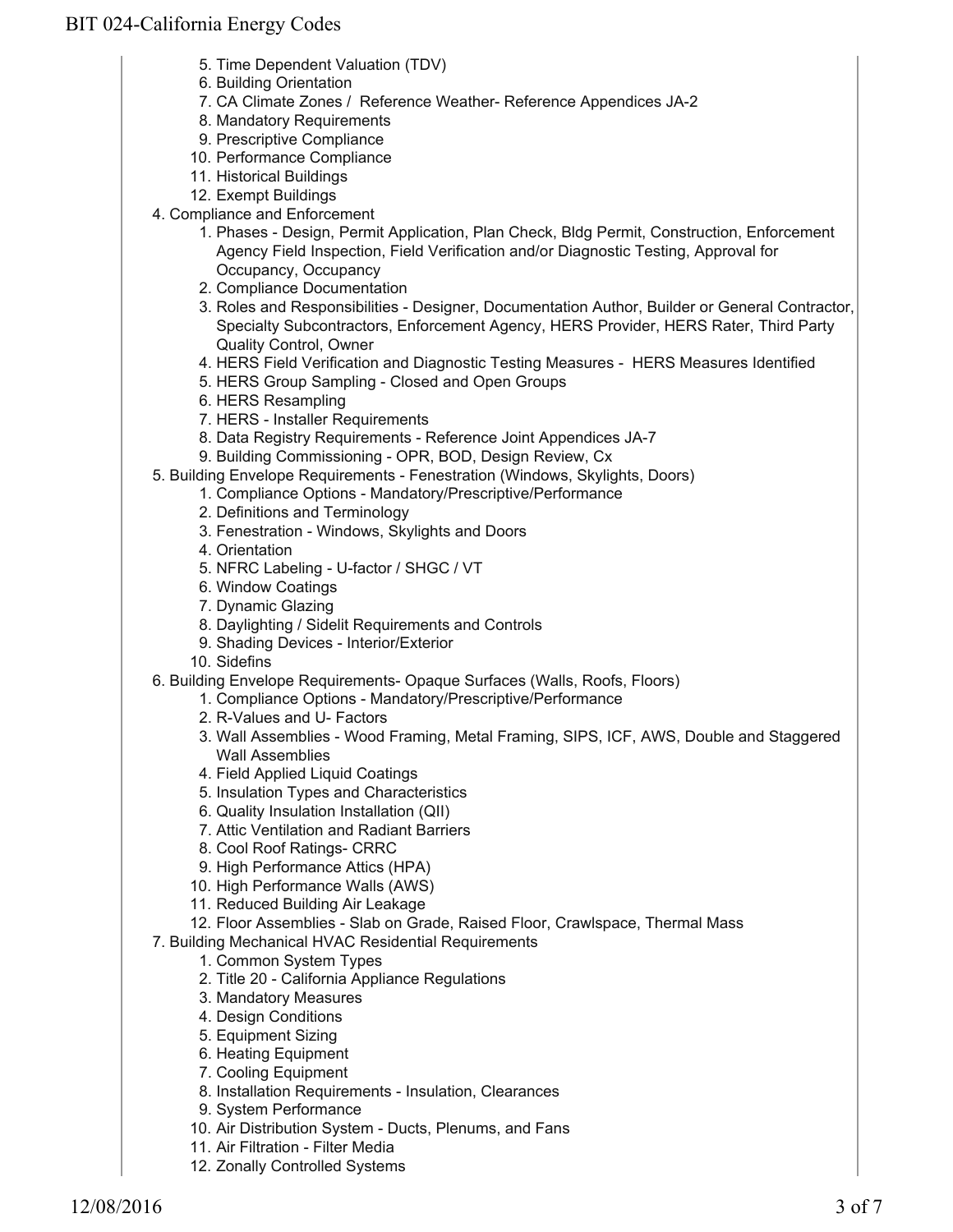- 13. Thermostats/Controls
- 14. HERS Field Verification and Diagnostic Testing
- 15. Alternative Systems Hydronic, Radiant Floor, Ground Source Heat Pump, Ice Storage, Non-Ducted
- 8. Building Mechanical HVAC Non-Residential Requirements
	- 1. Common System Types
	- 2. Title 20 California Appliance Regulations
	- 3. Mandatory Measures
	- 4. Design Conditions
	- 5. Equipment Sizing
	- 6. Heating Equipment
	- 7. Cooling Equipment
	- 8. Pipe and Duct Distribution Systems
	- 9. Ventilation Requirements
	- 10. Economizers, FDD, DCV, VFD
	- 11. HVAC System Control Requirements
	- 12. Thermostats
	- 13. HERS Field Verification and Diagnostic Testing Non-Res
	- 14. Mechanical Plan Check Documents
	- 15. Mechanical Acceptance Testing and Compliance Documentation
- 9. Residential Indoor Air Quality (IAQ)
	- 1. ASHRAE 62.2
	- 2. Residential IAQ Methods of Compliance
	- 3. Calculating IAQ Requirements
	- 4. ERV and HRV Systems
	- 5. Mechanical Exhaust Ventilation (IAQ) Local/ Intermittent / Continuous / Controls
	- 6. Whole House Ventilation Climate Zones, Calculations, Methods
- 10. Water Heating Requirements
	- 1. Overview
	- 2. Mandatory Requirements for Water Heaters
	- 3. Water Heating Equipment
	- 4. Instantaneous Gas Water Heaters
	- 5. Combined Hydronic System
	- 6. Distribution Systems Parallel Piping, Demand Recirculation/ Auto and Manual On, Compact Design, Point of Use, Pipe Insulation
	- 7. Multi-family, Motel/Hotels and High-Rise Residential
	- 8. Field Verification of Water Heating Systems
	- 9. Solar Water Heating
	- 10. Swimming Pool and Spa Heating
	- 11. Shower Heads and Faucets CALGreen Code
- 11. Residential HERS Verification, Testing, and Documentation Procedures-Residential Appendices RA1 - RA2 - RA3 - RA4
	- 1. CA Home Energy Rating Systems
	- 2. Summary of Measures
	- 3. Field Verification, Diagnostic Testing, and Certificate of Installation
	- 4. HERS Procedures Duct Measures
	- 5. HERS Procedures Air Conditioning Measures
	- 6. HERS Procedures Mechanical Ventilation Measures: IAQ
	- 7. HERS Procedures Building Envelope Measures: QII, Building Air Leakage, Blower Door
	- 8. HERS Procedures Single Family Domestic Hot Water Measures
	- 9. HERS Procedures Multi-Family Domestic Hot Water Measures
	- 10. HERS Documentation Registration
- 12. Lighting and Controls
	- 1. Mandatory Requirements for Lighting Control Devices and Systems, Ballasts, and Luminaires
	- 2. Lighting Controls
	- 3. Nonresidential Lighting and Controls
	- 4. Nonresidential Outdoor Lighting Controls and Equipment
	- 5. Sign Lighting Controls and Internally/Externally Illuminated Signs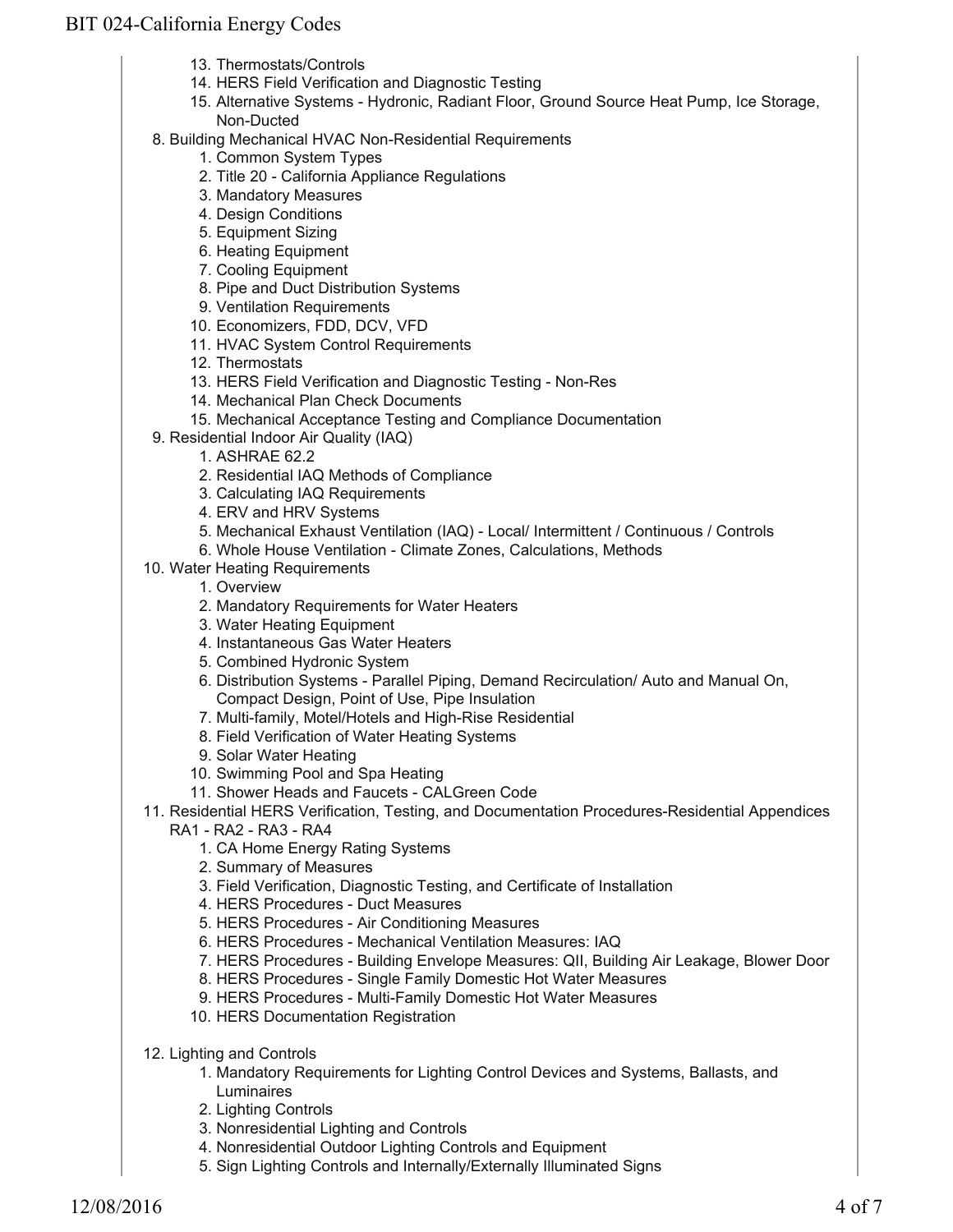- 6. Lighting Control Acceptance and Installation Requirements
- 7. Electrical Power Distribution Systems
- 8. Energy Management Control Systems (EMCS)
- 9. Lighting Power Density (LPD)- Complete Bldg, Area, and Tailored methods
- 10. Power Adjustment Factor
- 11. Automatic Daylighting
- 12. Sidelighting Primary and Secondary
- 13. Lighting Acceptance Testing and Compliance Documentation
- 13. Solar Ready
	- 1. Overview 2. Covered Occupancies
	- 3. Solar Zone Min. Area, Orientation, Shading
	- 4. Construction Documents
	- 5. NSHP
- 14. Additions and Alterations in Existing Low-rise Residential Buildings
	- 1. Prescriptive Approach
	- 2. Water Heating
	- 3. Fenestration
	- 4. Space Conditioning Systems
	- 5. Duct Systems Duct Sealing
	- 6. Roofs
	- 7. Lighting
	- 8. Performance Approach
- 15. Compliance Documents
	- 1. Residential Forms (Over 100 forms)
	- 2. Non-Residential Forms (Approx. 100 forms)
	- 3. Navigating Compliance Forms
	- 4. Understanding Compliance Forms
	- 5. Acceptance Requirements

Lab: *(if the "Lab Hours" is greater than zero this is required)*

9. Course Student Learning Outcomes:

1.

- 1. Explain the history of the Building Energy Efficiency regulation in California and related codes.
- 2. Identify the components of the Building Energy Efficiency Standards (Title 24, Section 6) and supporting documents.
- 3. Identify the requirements and methods of meeting energy code compliance, and building simulation requirements.
- 4. Examine the energy efficiency of a proposed design and construction of a building
- 10. Course Objectives: Upon completion of this course, students will be able to:
	- a. Apply the codes in construction, regulation, and design
	- b. Determine needed compliance documents for various project scenarios.
	- c. Demonstrate skills for employment in private or public construction fields, or become inspector or plans examiners
	- d. Collect pertinent data for compliance needs.
	- e. Provide pertinent information for completion, submission, and registration of compliance documents.
- Methods of Instruction: *(Integration: Elements should validate parallel course outline elements)* 11.
	- a. Discussion
	- b. Individualized Study
	- c. Lecture
	- d. Participation
	- e. Technology-based instruction
- 12. Assignments: (List samples of specific activities/assignments students are expected to complete both in and outside of class.) In Class Hours: 54.00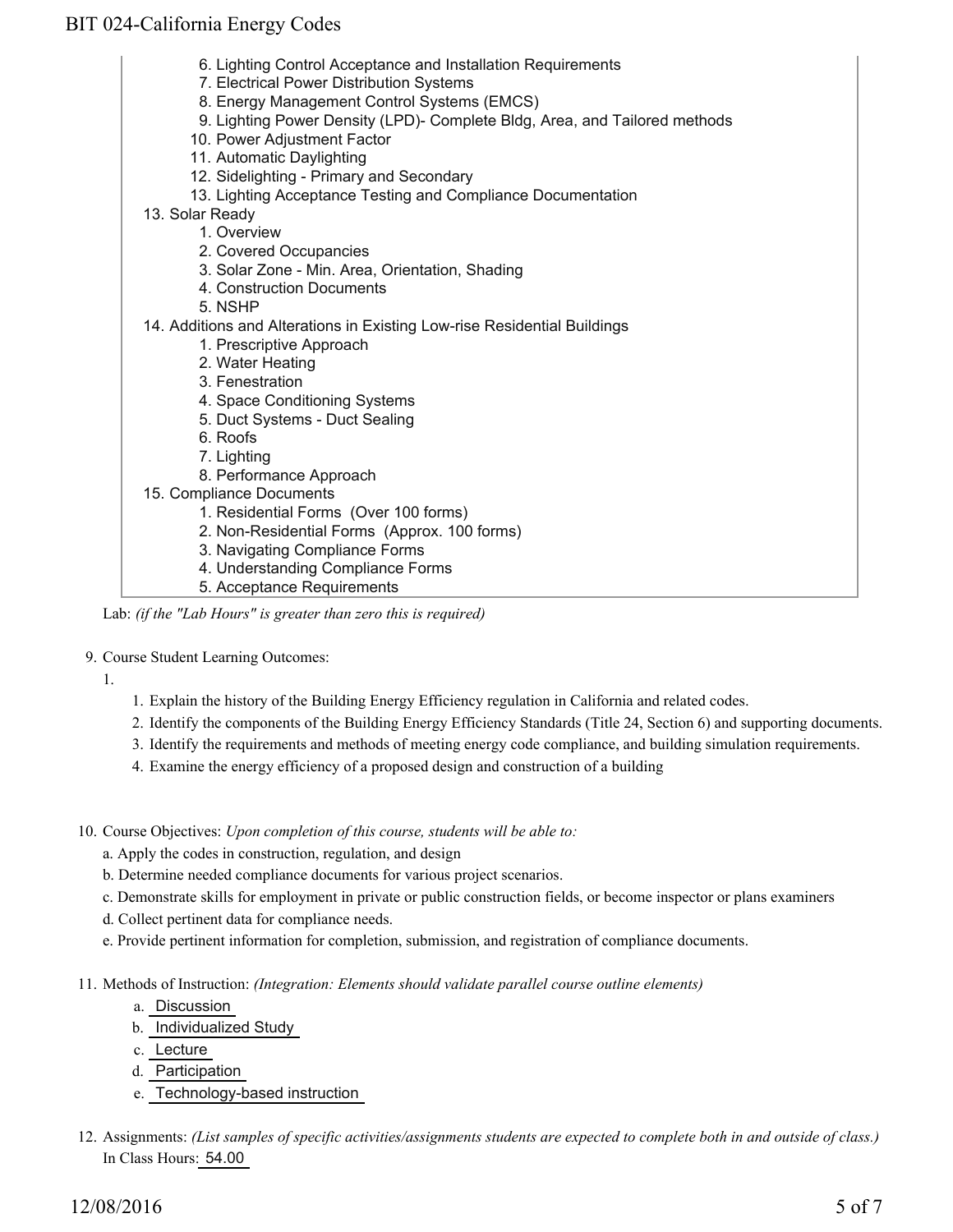#### Outside Class Hours: 108.00

- a. In-class Assignments
	- 1. Presentation of course subjects and materials.
	- 2. Review code sections.
- b. Out-of-class Assignments
	- 1. Reading assignments of codes and handouts
	- 2. Visit construction sites
	- 3. Review code sections presented in class
- 13. Methods of Evaluating Student Progress: The student will demonstrate proficiency by:
	- Reading reports
	- Computational/problem solving evaluations
	- True/false/multiple choice examinations
	- Mid-term and final evaluations
	- Student participation/contribution
- 14. Methods of Evaluating: Additional Assessment Information:
- 15. Need/Purpose/Rationale -- All courses must meet one or more CCC missions.

CSU GE Area A: Communication in the English Language and Critical Thinking

Demonstrate an understanding of ethical issues to make sound judgments and decisions.

PO - Career and Technical Education

Fulfill the requirements for an entry- level position in their field.

Apply critical thinking skills to execute daily duties in their area of employment.

Apply critical thinking skills to research, evaluate, analyze, and synthesize information.

Display the skills and aptitude necessary to pass certification exams in their field.

Exhibit effective written, oral communication and interpersonal skills.

IO - Scientific Inquiry

 Collect and analyze data. Skills of data collection include an understanding of the notion of hypothesis testing and specific methods of inquiry such as experimentation and systematic observation.

Analyze quantitative and qualitative information to make decisions, judgments, and pose questions.

IO - Critical Thinking and Communication

Apply principles of logic to problem solve and reason with a fair and open mind.

 Summarize, analyze, and interpret oral and written texts, with the ability to identify assumptions and differentiate fact from opinion.

#### 16. Comparable Transfer Course

| <b>University System</b>                                                                                        | Campus             | <b>Course Number</b> | <b>Course Title</b>  | <b>Catalog Year</b> |  |
|-----------------------------------------------------------------------------------------------------------------|--------------------|----------------------|----------------------|---------------------|--|
| 17. Special Materials and/or Equipment Required of Students:                                                    |                    |                      |                      |                     |  |
| <sup>18.</sup> Materials Fees:                                                                                  | Required Material? |                      |                      |                     |  |
| <b>Material or Item</b>                                                                                         |                    |                      | <b>Cost Per Unit</b> | <b>Total Cost</b>   |  |
| 19. Provide Reasons for the Substantial Modifications or New Course:                                            |                    |                      |                      |                     |  |
| Remain current with California Building Code Mandates<br>a. Cross-Listed Course (Enter Course Code): N/A<br>20. |                    |                      |                      |                     |  |

- a. Cross-Listed Course *(Enter Course Code)*: *N/A*
	- b. Replacement Course *(Enter original Course Code)*: *N/A*